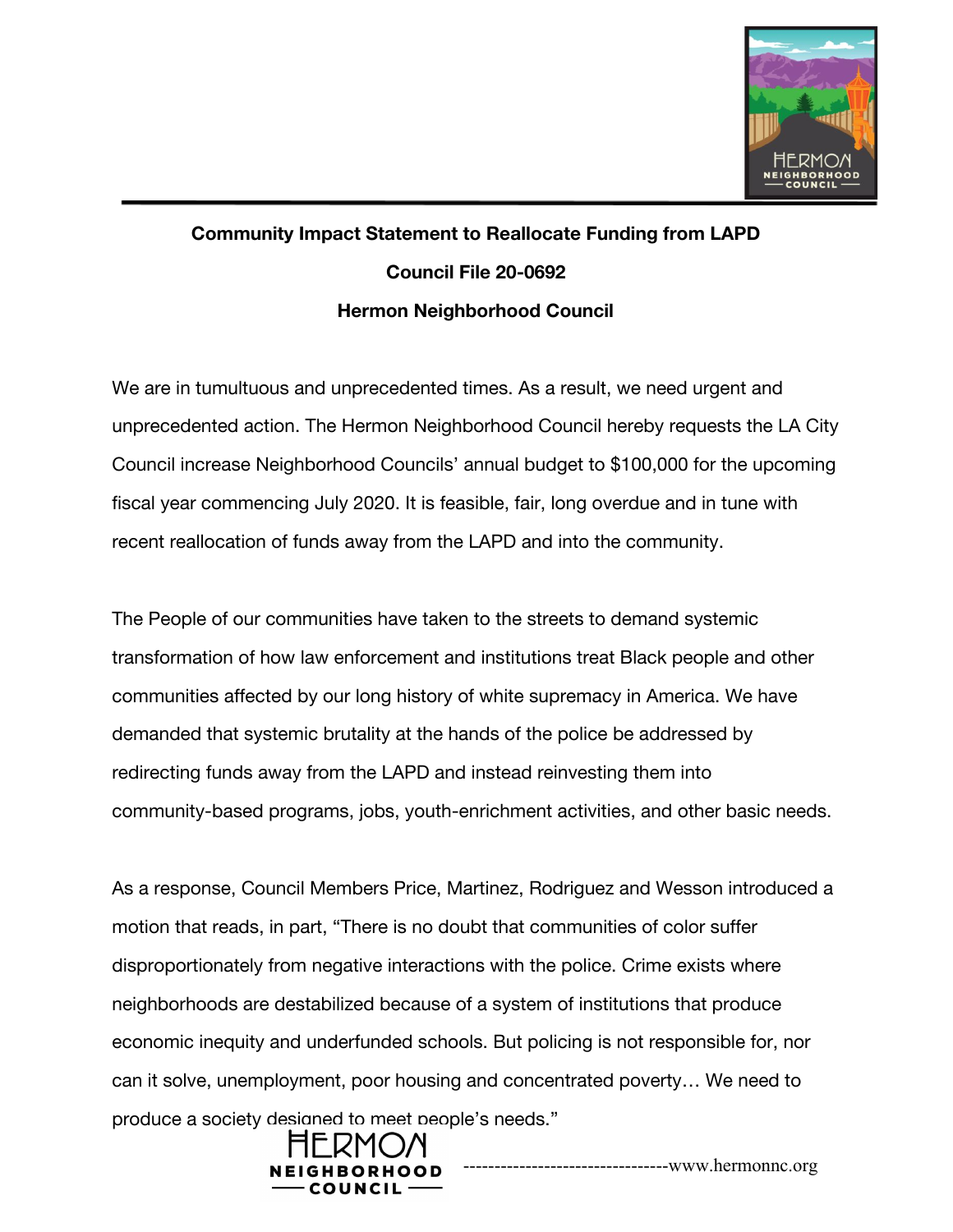The motion calls for the City Council to "Instruct the City Administrative Officer and Chief Legislative Analyst, with assistance from the Mayor, work to identify at least \$100-\$150 million of cuts from the Los Angeles Police Department's budget". The motion calls for "**recommendations on reinvesting these funds back into disadvantaged communities and communities of color**." Our South LA Area neighborhoods are ground-zero for systematic disadvantage, disinvestment, and police brutality.

The LAPD budget currently stands at over 53% of the city budget accounting for \$1,857,330,549 (1.85 billion), while the Neighborhood Council Fund has been cut from *[\\$4.22 million to \\$3.22 million](http://openbudget.lacity.org/#!/year/2021/operating/0/program_name/Neighborhood+Council+Fund/0/program_priority?vis=barChart)*, a drastic cut of nearly 25% to an already minimal budget. This decrease in funding will no doubt act as a barrier, limiting neighborhood councils' ability to do the tangible work in the communities they serve, and will limit their ability to engage and assist their stakeholders.

Neighborhood councils are the most comprehensive systems of self-governance in the country. We live in our communities and listen closely to our stakeholders in largely open-forum discussions, we promote further community-involvement and voter registration, and we address the issues in our communities before they become unmanageable. All stakeholders are encouraged to participate, regardless of race, gender, citizenship, social status, or other potential barriers.

Funding neighborhood councils is funding food pantries, youth literacy, sports, recreational programs, and enrichment programs where they're needed most. It's funding the healing of our neighborhoods through mental health services, violence intervention and prevention, and other specialized programs the councils know our ---------------------------------www.hermonnc.org**HOOD**